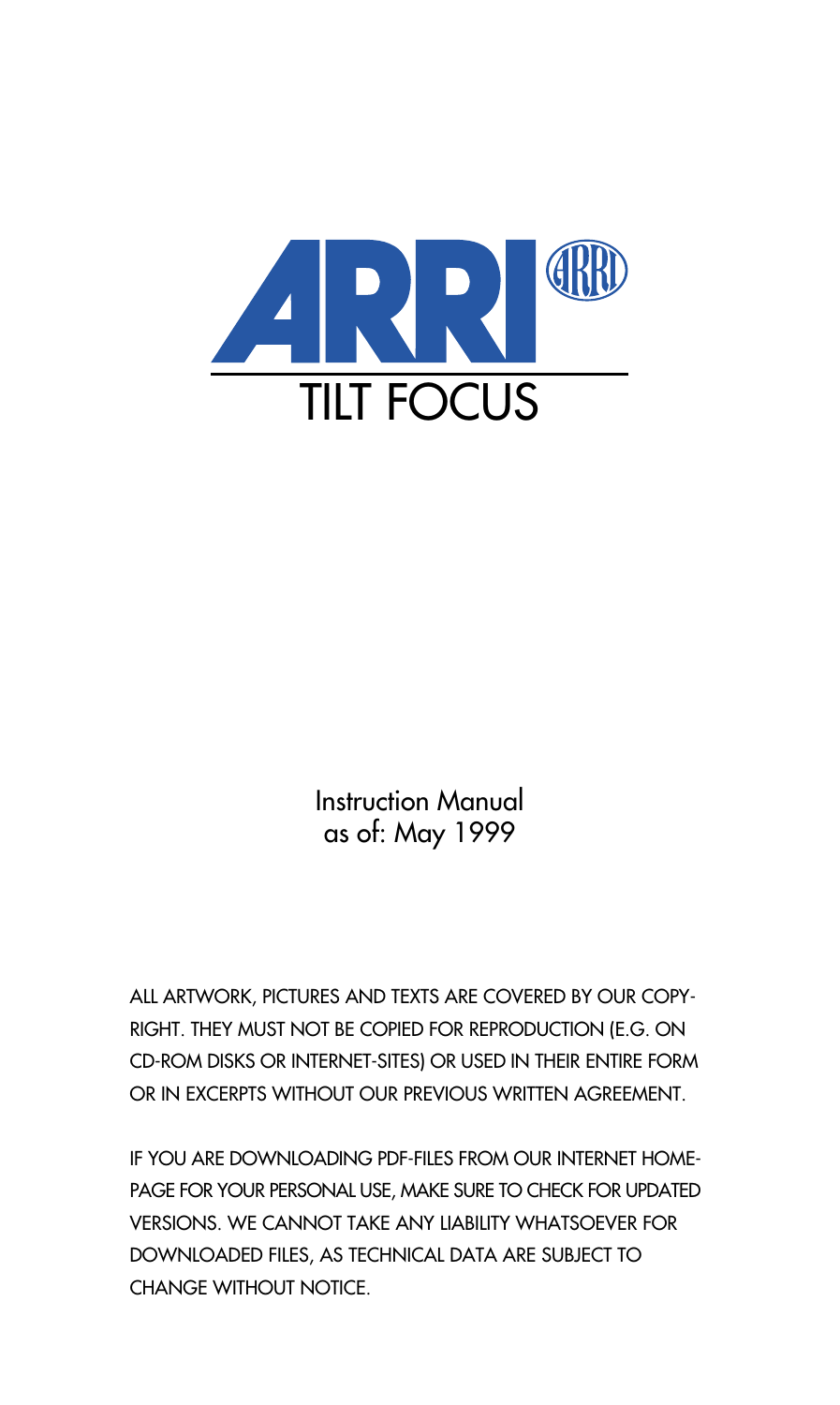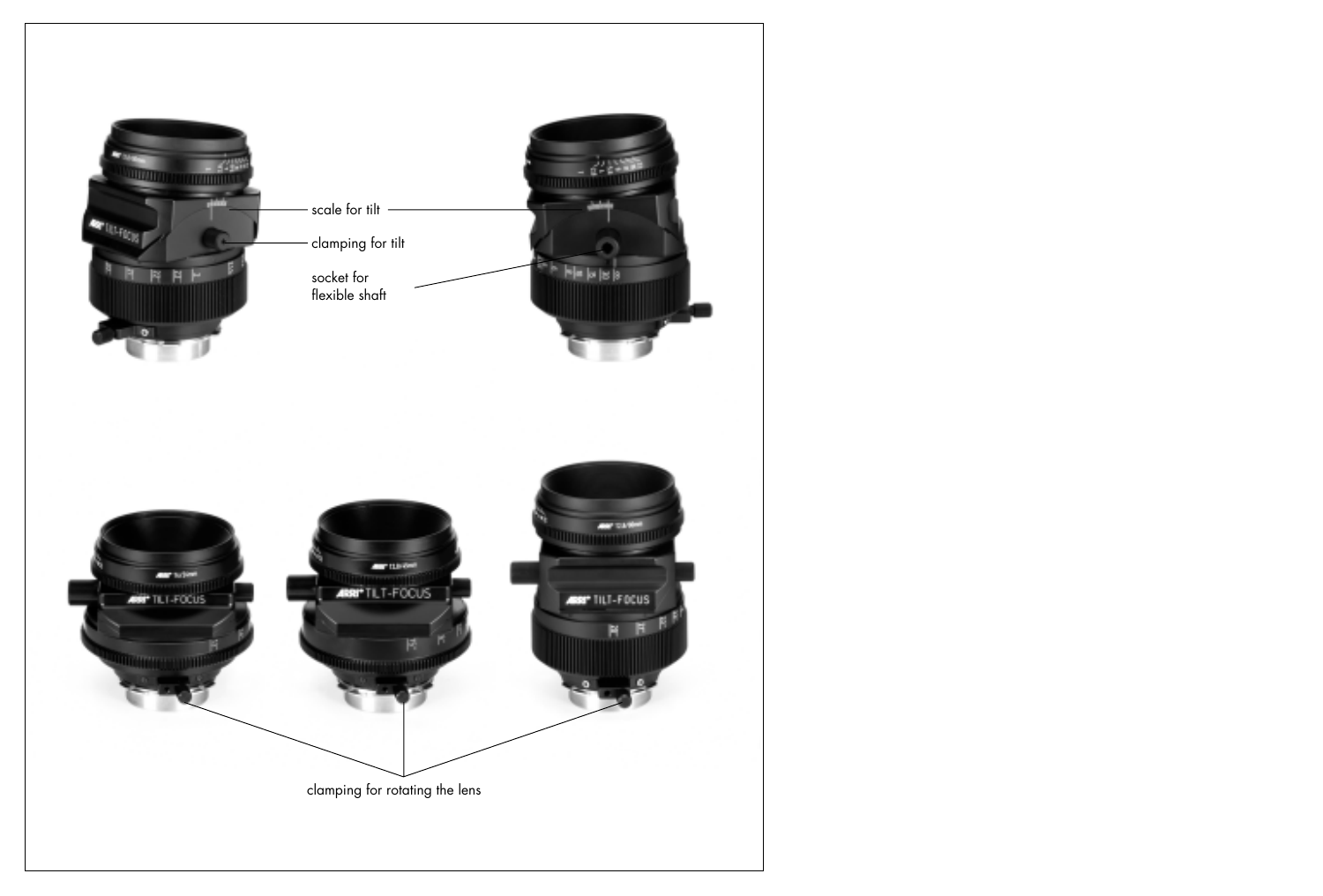# **1. Contents**

|  | General safety specifications 5<br>Product Identification  6<br>Meaning of the symbols                                                                                                        |  |  |
|--|-----------------------------------------------------------------------------------------------------------------------------------------------------------------------------------------------|--|--|
|  |                                                                                                                                                                                               |  |  |
|  |                                                                                                                                                                                               |  |  |
|  | 5.2 Adjusting the Working Aperture 11<br>Scheimpflug Condition  14<br>Working examples  15<br>Setting a focal plane  15<br>Isolating a particular subject area<br>with selective focusing  16 |  |  |
|  |                                                                                                                                                                                               |  |  |
|  |                                                                                                                                                                                               |  |  |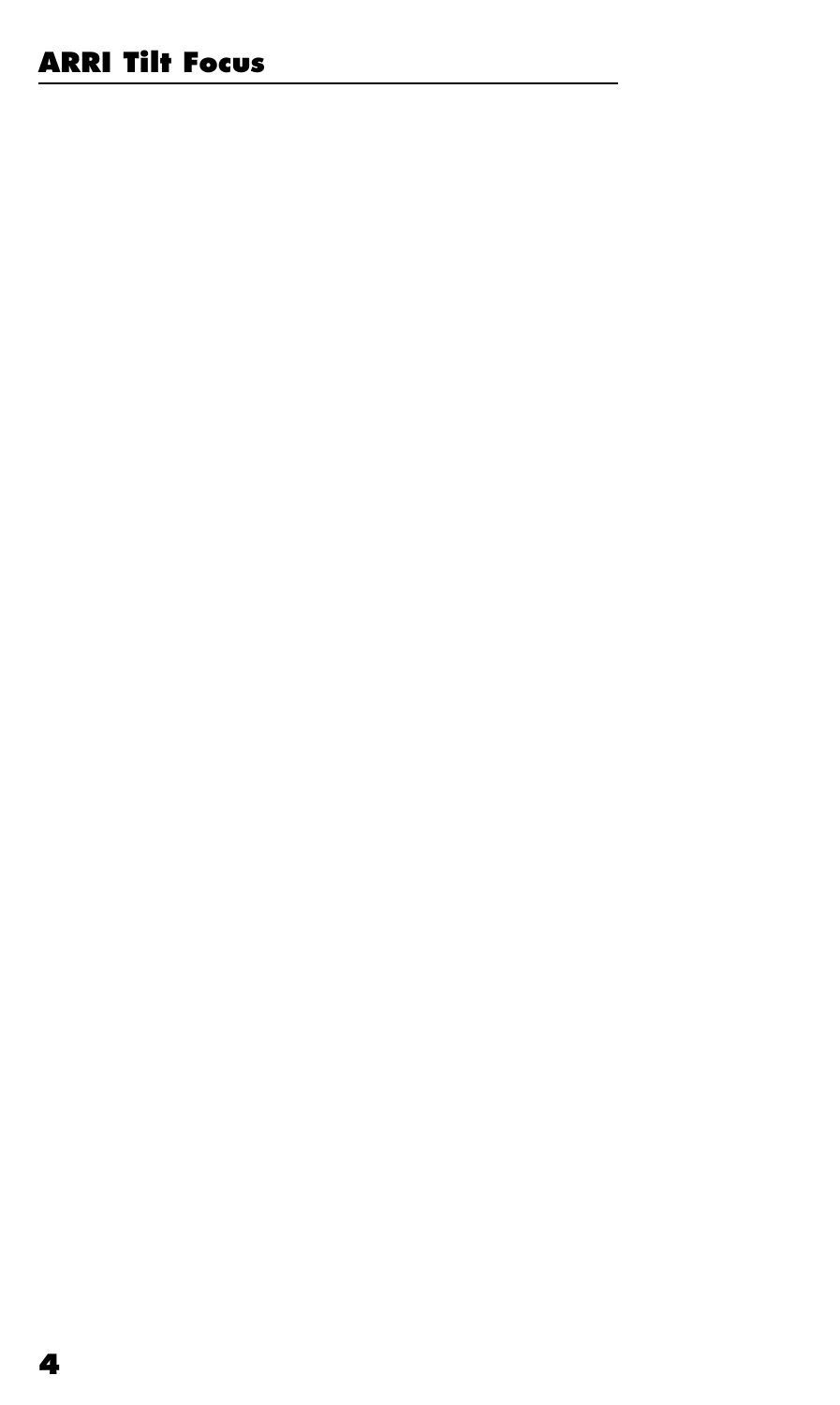# <span id="page-4-0"></span>**2. Safety Specifications**

#### **Warning Indications**



Danger of injury or equipment damage possible!

### **General safety specifications**

- To ensure optimal performance, it is essential that you acquaint yourself with this instruction manual.
- Set-up and operation of the equipment should only be carried out by persons who are familiar with the equipment!
- Repairs must only be carried out by authorised professionals!
- Use only original ARRI spare parts and accessories!

#### **Important Indications**

- Avoid operational errors!
- Attach lens cap and protective cap to prevent damage!
- Clean optical surfaces only with a lens brush or a clean lens cloth! In cases of solid dirt moisten a lens cloth with pure alcohol.
- Do not use solvents to clean the Tilt Focus Lens!
- Do not loosen any screws which are painted over!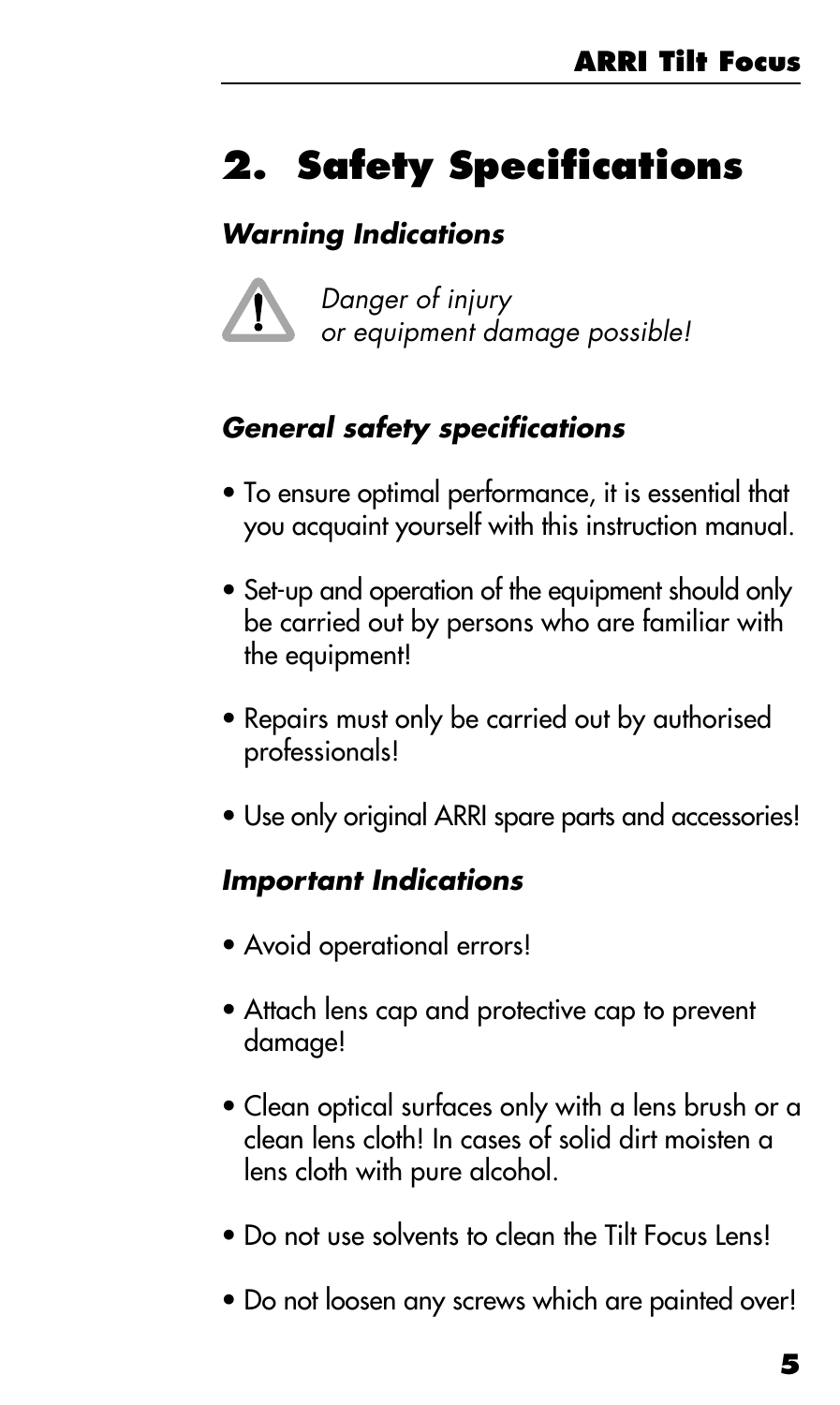### <span id="page-5-0"></span>**Product Identification**

When ordering parts or accessories, or if any questions should arise, please advise your type of product and serial number.

#### **Meaning of the symbols in this user manual**

➪ **photo** indicates objects which are shown in illustrations.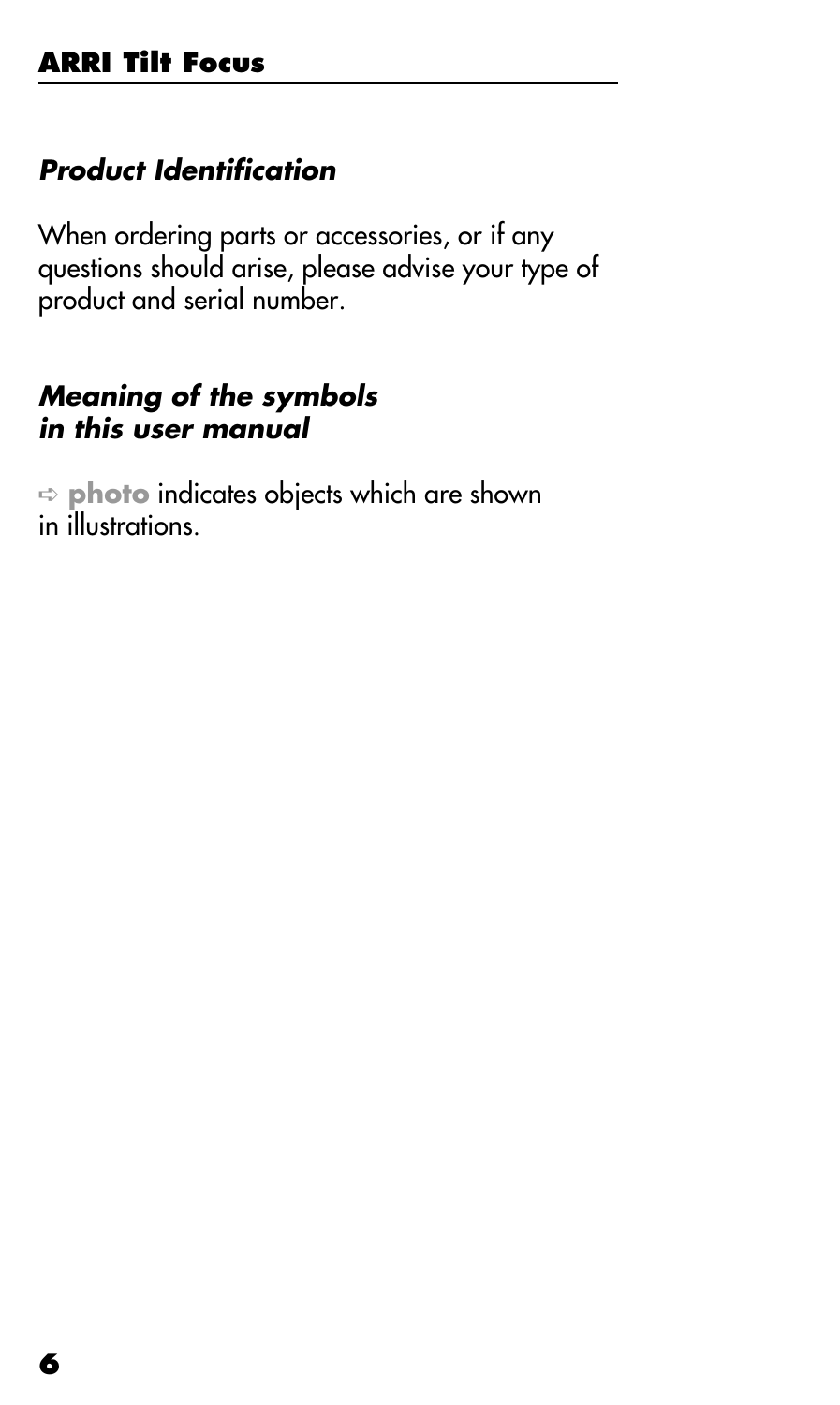## <span id="page-6-0"></span>**3. General Description**

The ARRI Tilt Focus lenses can be tilted out of their optical axis and turned. This is possible because the lenses depict a larger image circle than is necessary to cover the actual negative format.

The creative possibilities are considerably more far-reaching than with focus and aperture stop alone on conventional lenses.

Examples of use:

- Free displacement of a focal plane, i.e. focusing on an object plane not parallel to the filmplane.
- Isolation of a particular part of an image through a specifically set focal plane.

The ARRI Tilt Focus lenses are especially robust and precise. An index scale simplifies exact reproduction of the chosen settings. Focusing is carried out using a normal lens ring into which both normal followfocus mechanisms and adjustment motors can be inserted.

An important advantage of the ARRI Tilt Focus lenses is the fact that the image centre hardly moves at all while tilting the lens, considerably simplifying tilting during a shot.

The easily readable aperture scale is calibrated in T-stops, can be read sideways and is printed on both sides of the lens. Unified design, the same front diameter of 87 mm and the gearing of the aperture ring offer further user comfort.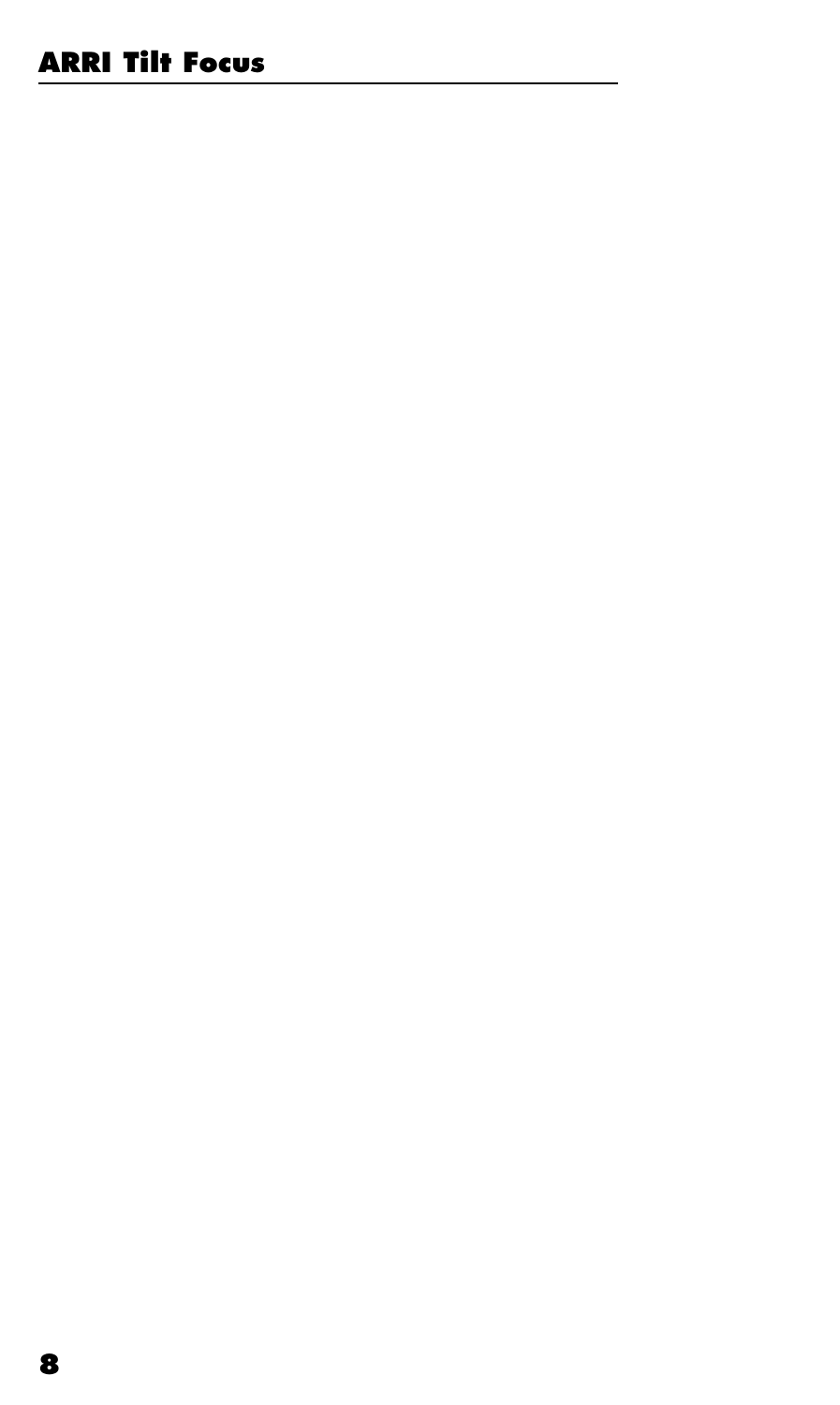# <span id="page-8-0"></span>**4. Mounting the Lens**

- Pull tight the clamp on the lens for lens rotation ➪ **photo**.
- Open the bayonet ring on the lens mount receptacle of the camera completely by turning anti-clockwise.
- Push the lens into the lens mount receptacle without catching it. The slot on the lens mount must fit over the index pin.
- Press the lens flat onto the lens mount receptacle and close the bayonet ring by turning clockwise.

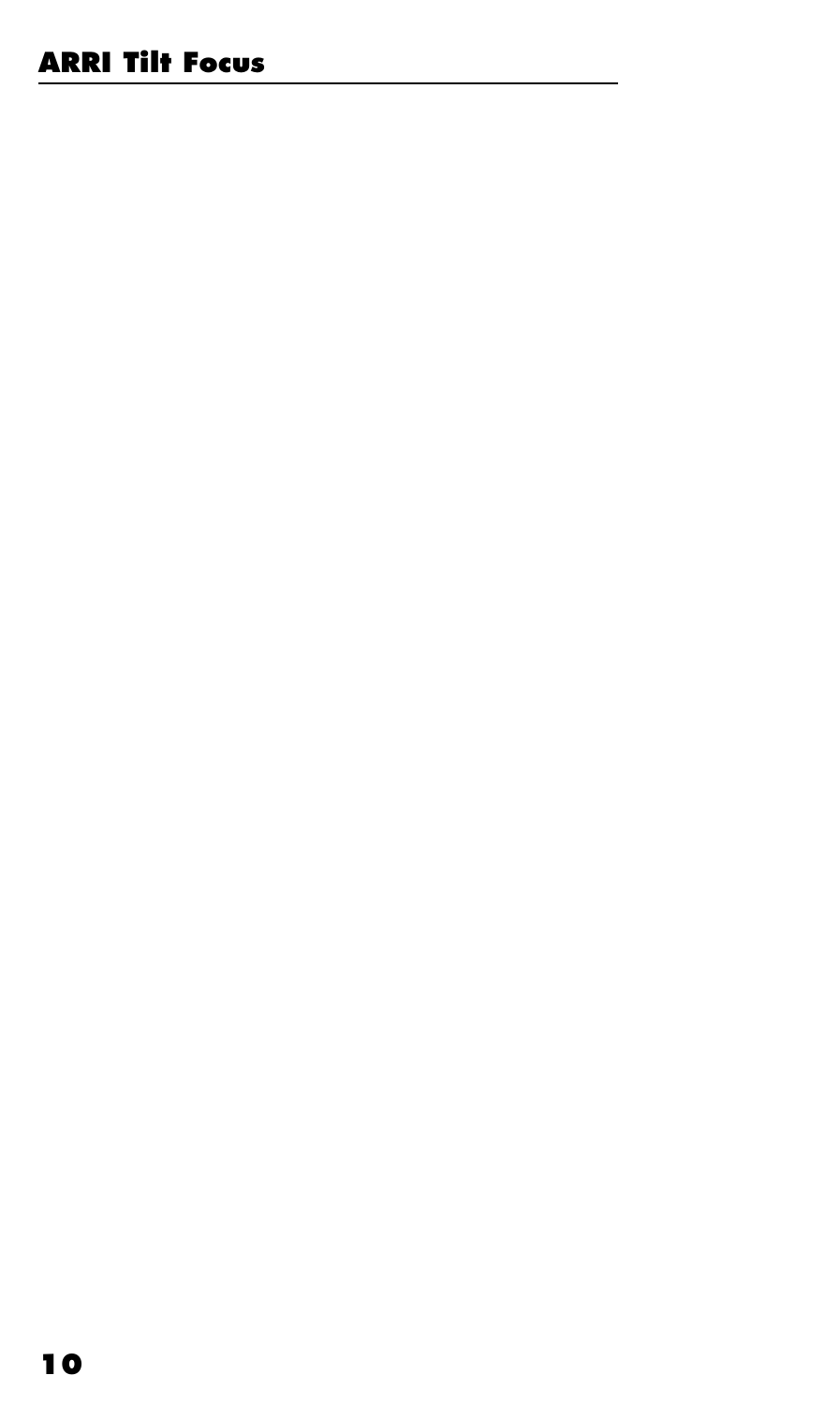# <span id="page-10-0"></span>**5. Operation**

# **5.1 Focusing**

Focusing is carried out using the lens' focusing ring.

• After tilting, it is essential to check focus again on the camera's ground glass. Through tilting the line of focus drifts out of the centre.

### **5.2 Adjusting the Working Aperture**

The working aperture can be adjusted on the aperture ring according to the light values measured.

• When tilting the lens, the viewfinder image will darken somewhat. This relates only to the viewfinder and will not be visible on the film!

## **5.3 Tilting**

On lenses which are mounted rigidly to the camera, the focused plane runs parallel to the filmplane. In tilting a Tilt Focus lens, the focused plane is displaced in accordance with the tilting movement.

The Tilt Focus lenses thereby enable:

• free displacement of a focal plane, i.e. focusing on an object plane not parallel to the filmplane, or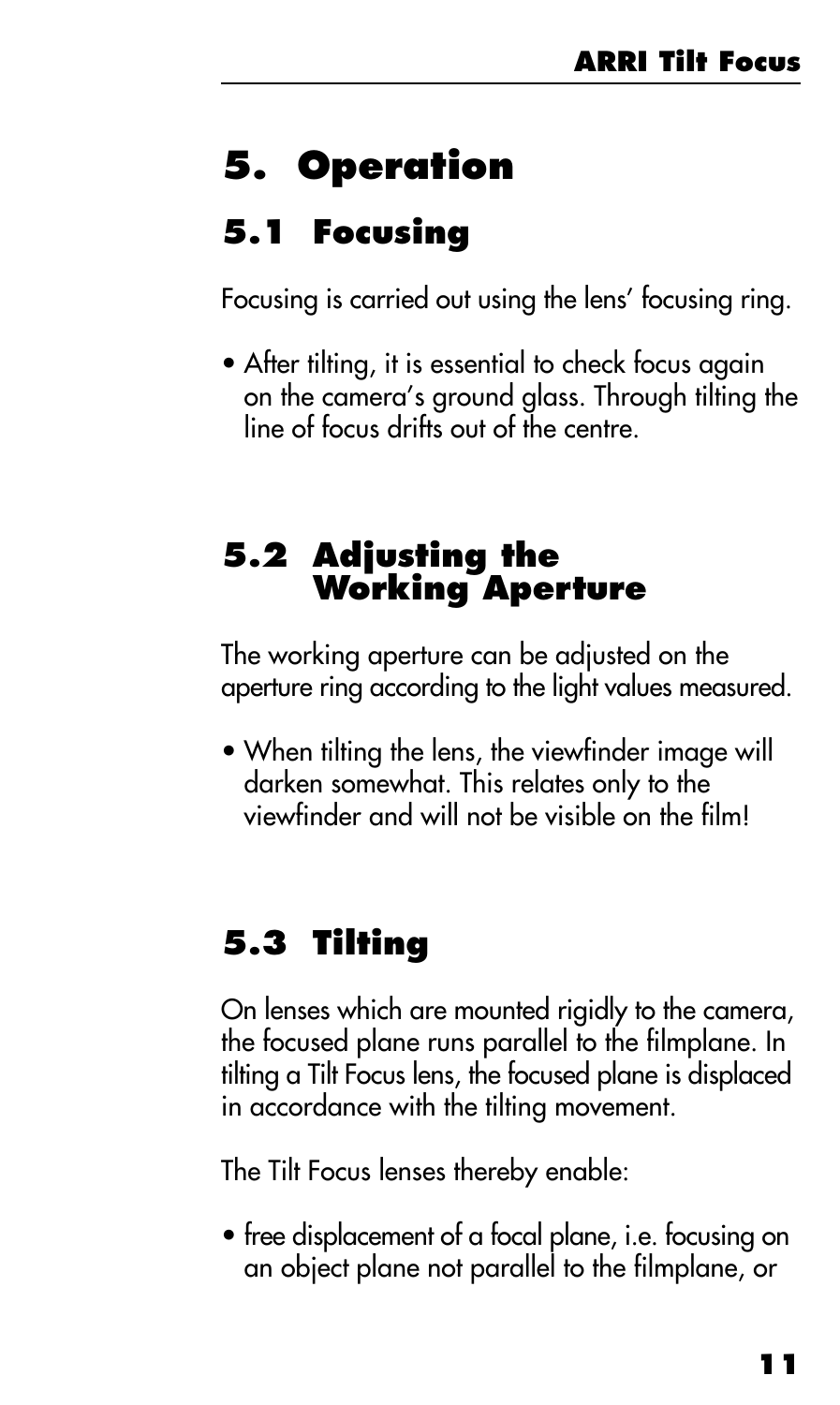#### **ARRI Tilt Focus**

• isolation of a particular part of an image through a specifically set focal plane.

> Through tilting or shifting of the lens, the object to be depicted may also be at the edge of the image circle of the lens. This could cause vignetting. After every tilting or turning movement, and/or when altering the set working aperture, the viewfinder image should be checked for unintentional shading. This could also be caused by a matte box, despite a sufficiently large image circle.

- Before tilting, the corresponding locking knob ➪ **photo** on the Tilt Focus lens must be released.
- When tilting the lens, the viewfinder image will darken somewhat. This relates only to the viewfinder and will not be visible on the film!

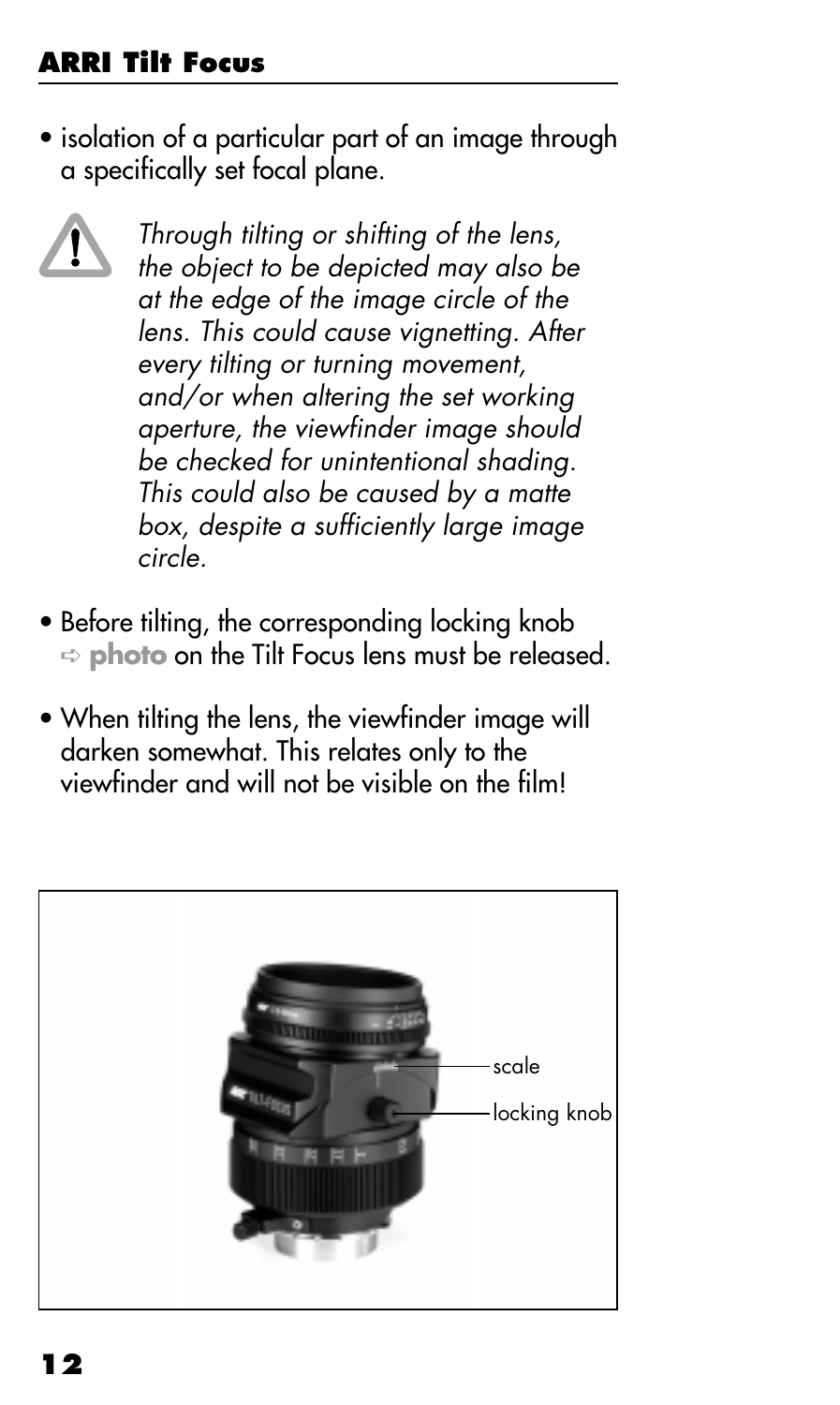• A flexible shaft, K2.34890.0, can be used on the operating knob for tilting ➪ **photo** to enable comfortable adjusting.

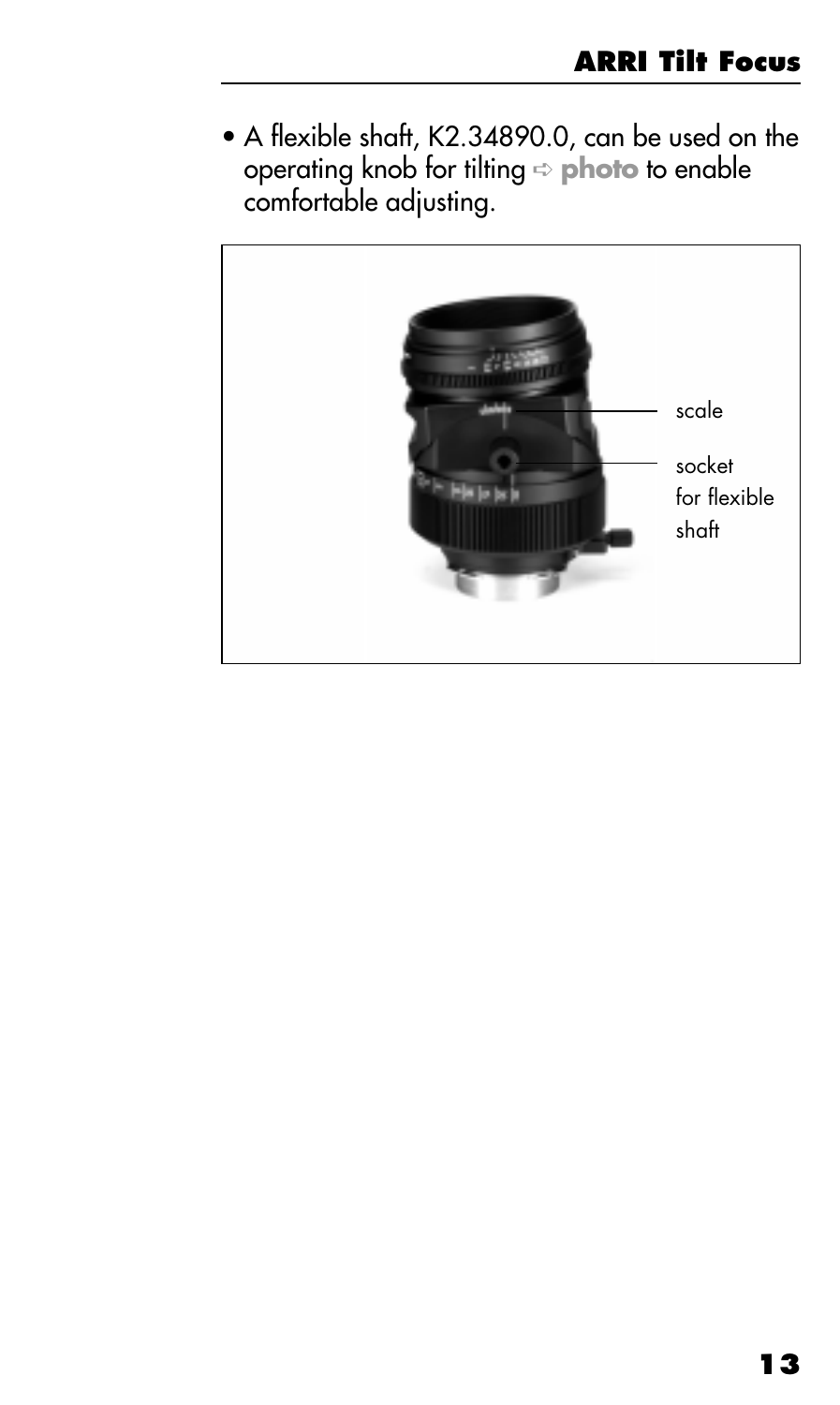### <span id="page-13-0"></span>**Scheimpflug Condition**

By tilting the lens it is possible to adjust a focal plane that is not parallel to the filmplane. The Scheimpflug Condition establishes that a plane in the subject area will be depicted in focus when

- the filmplane,
- the lens plane and
- the image plane in the subject area to be depicted all intersect in one line.

This plane will then be completely in focus, even at maximum aperture.

Through tilting and turning simultaneously the plane depicted in focus can be "tipped" in any direction.

The depth of field of a lens depends on

- the lens' focal length of the lens
- the set working aperture and
- the distance at which the lens is focussed When the lens is tilted and/or rotated, the depth of
- field is displaced along with the focus plane.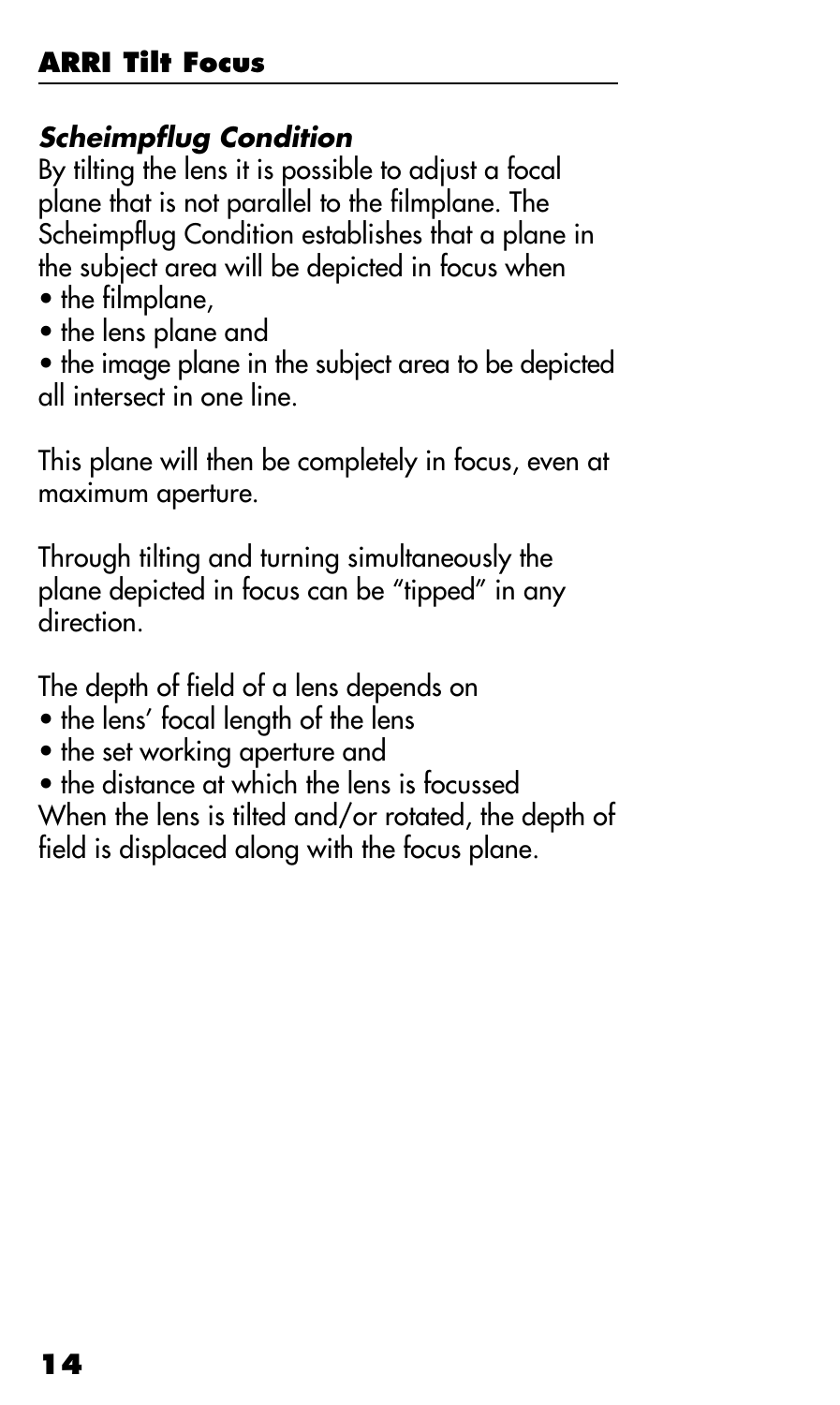#### <span id="page-14-0"></span>**Working examples**



**Setting a focal plane**

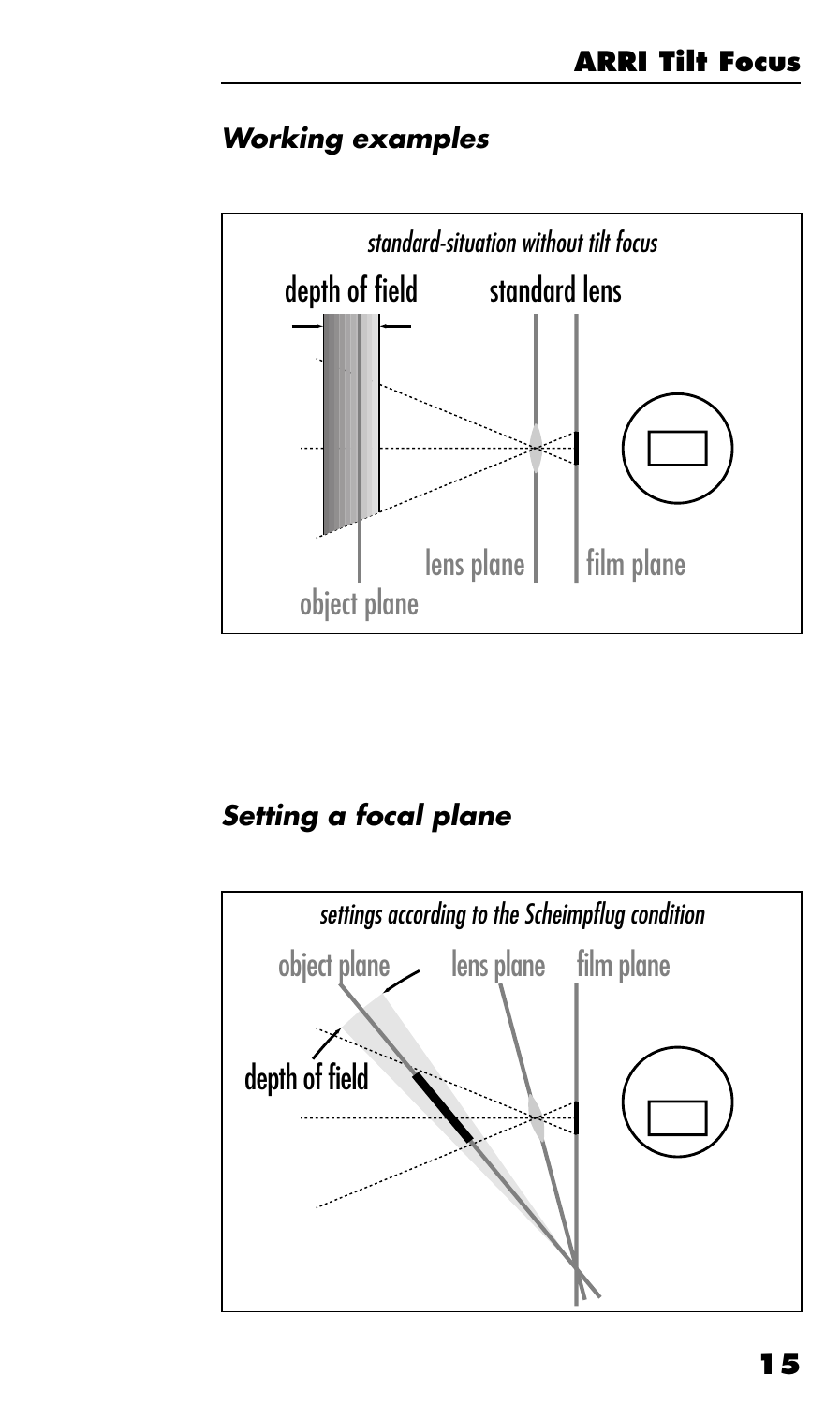#### <span id="page-15-0"></span>**Isolating a particular subject area with selective focusing**



By setting the lens plane against the Scheimpflug Condition, an extremely small depth of field can be achieved. This can be used for optically isolating individual objects.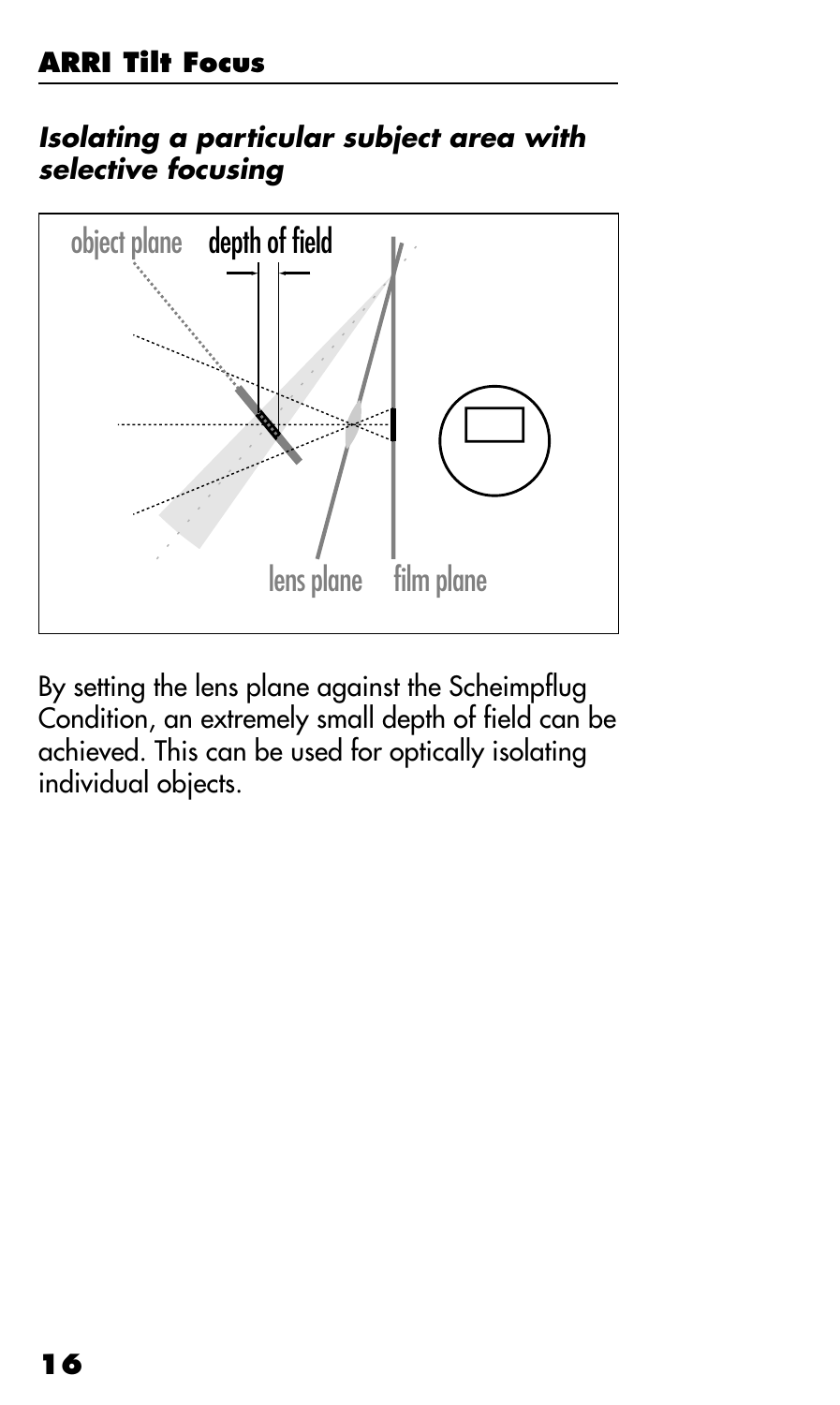### <span id="page-16-0"></span>**5.4 Turning**

By turning the lens, the focal plane can be turned in any desired direction.

• Before turning the lens, the clamp for lens rotation ➪ **photo** on the Tilt Focus lens must be released, and after turning fixed in position.

The lens has soft stops every 90°. If a stop is not desired the pressure pad ➪ **photo** can be twisted out slightly with a screwdriver.

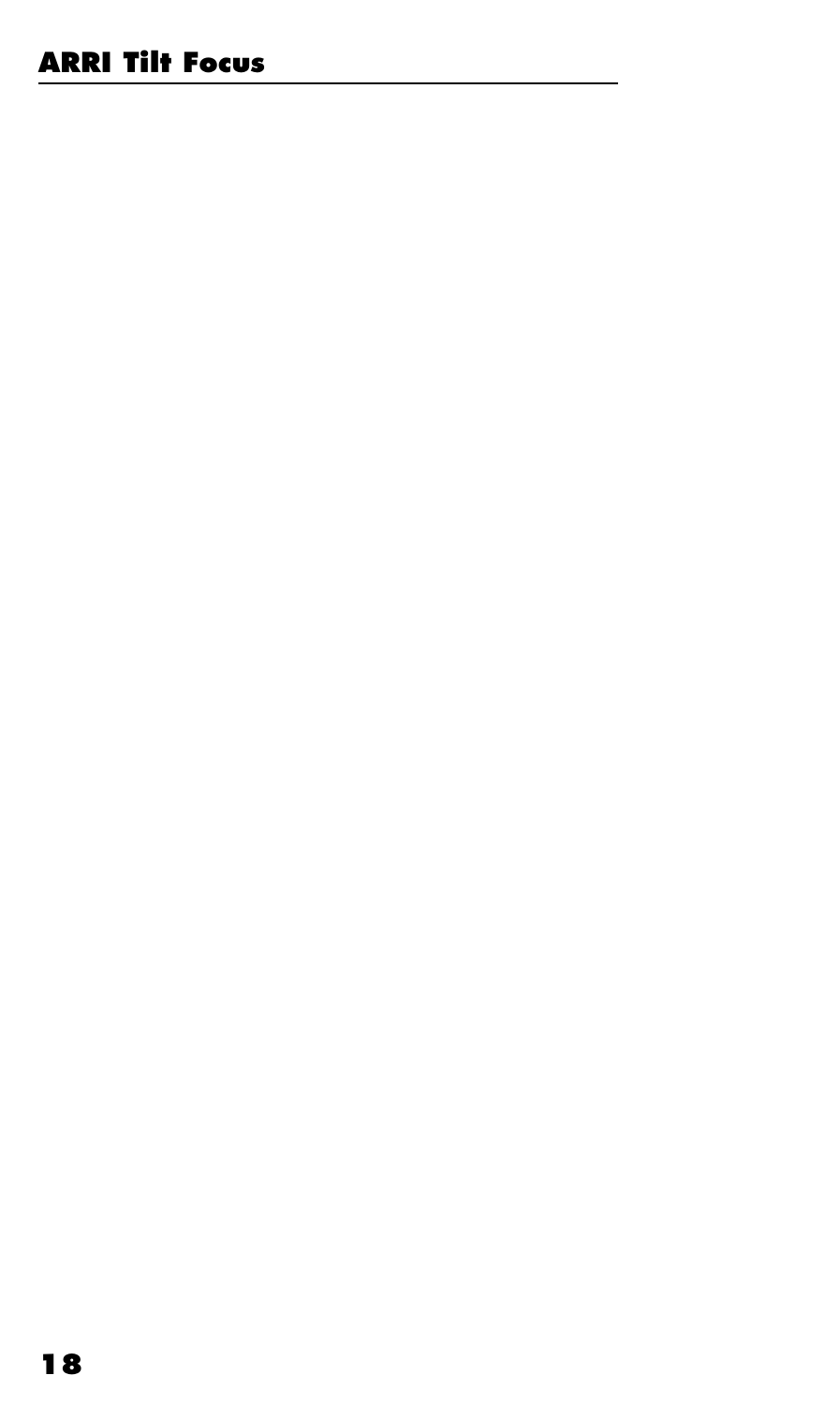### <span id="page-18-0"></span>**6. Technical Data**

Mount camera side ...... PL-mount

Rotation ...................... 360 degrees

Tilt-Adjustment ............. + / - 8 degrees (scale division = 1 degree)

|                                 | 24/T4   | 45/T <sub>2</sub> ,8 | 90/T <sub>2</sub> ,8  |
|---------------------------------|---------|----------------------|-----------------------|
| Focal length:  24 mm            |         | $45 \text{ mm}$      | 90 mm                 |
| Max. aperture:  1:3.5           |         | 1:2.8                | 1:2.8                 |
| No. of lenses:  11              |         | 10                   | 6                     |
| No. of lens groups:  9          |         | 9                    | 5                     |
| Image Circle diameter:  58.2 mm |         | 58.2 mm              | 58.2 mm               |
|                                 | (2.29") | (2.29")              | (2.29")               |
| Front diameter:  87 mm          |         | 87 mm                | 87 mm                 |
| T-Stop scale:  422              |         | 2, 822               | 2, 822                |
| Close-up distance:  0,3m        |         | 0,4m                 | 0,5m                  |
|                                 | (0.98") | (1.31'')             | (1.64 <sup>''</sup> ) |
| Weight [g/lb.]:  990            |         | 1120                 | 1230                  |
|                                 | 2.18    | 2.46                 | 2.71                  |
| lens angle [degree]             |         |                      |                       |
| TV horizontal:                  | 46      | 25                   | 13                    |
| TV vertical:                    | 35      | 19                   | 10                    |
| 1,85:1 horizontal:              | 47      | 26                   | 13                    |
| 1,85:1 vertical:                | 27      | 14                   | 7                     |

Note:

the values above relate to standard 35 mm format, 1.85:1 projected image and TV transmitted image area 1.33.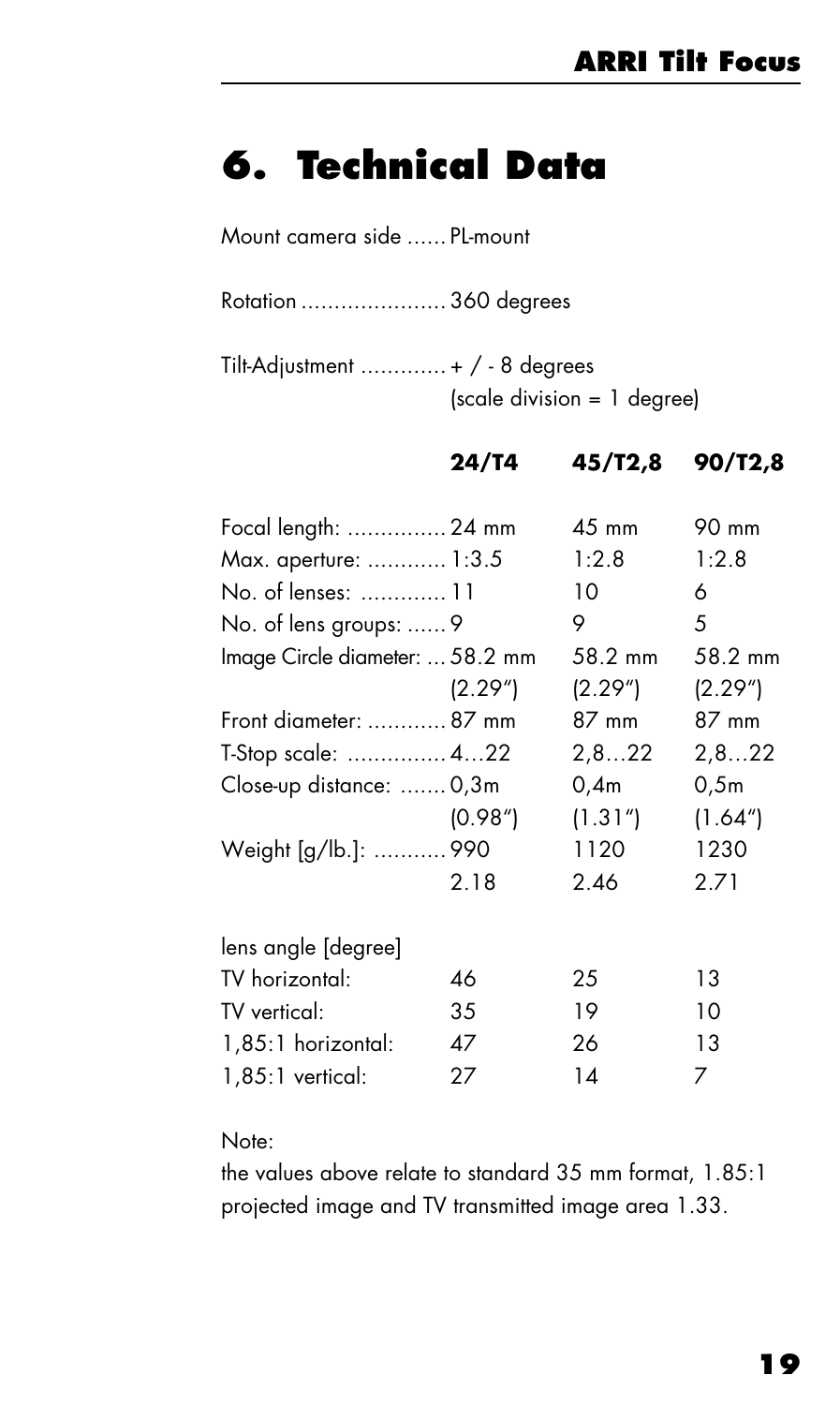# **7. ARRI SERVICE**

|                          | Germany  Arnold & Richter Cine Technik<br>Türkenstraße 89 |
|--------------------------|-----------------------------------------------------------|
|                          | D-80799 München                                           |
|                          | phone (089) 3809-0                                        |
|                          | fax (089) 3809-1244                                       |
|                          | fax service: (089) 3809-1793                              |
|                          | e-mail Service: KDenk@arri.de                             |
|                          |                                                           |
| <b>USA</b> ARRI USA      |                                                           |
|                          | 617, Route 303                                            |
|                          | Blauvelt, New York 10913                                  |
|                          | phone (914) 353 14 00                                     |
|                          | fax (914) 425 12 50                                       |
|                          | e-mail: arriflex@arri.com                                 |
|                          | <b>ARRI USA</b>                                           |
|                          | 600 North Victory Blvd.                                   |
|                          | Burbank, California 91502                                 |
|                          | phone (818) 841 70 70                                     |
|                          | fax (818) 848 40 28                                       |
|                          | e-mail: arriflex@arri.com                                 |
| <b>GB</b> ARRI (GB) Ltd. |                                                           |
|                          | The Movie House                                           |
|                          | 1-3 Airlinks, Spitfire Way                                |
|                          | Heston TW5 9 NR                                           |
|                          | phone (0208) 848 88 81                                    |
|                          | fax (0208) 561 13 12                                      |
|                          | e-mail: sales@arri-gb.com                                 |
|                          |                                                           |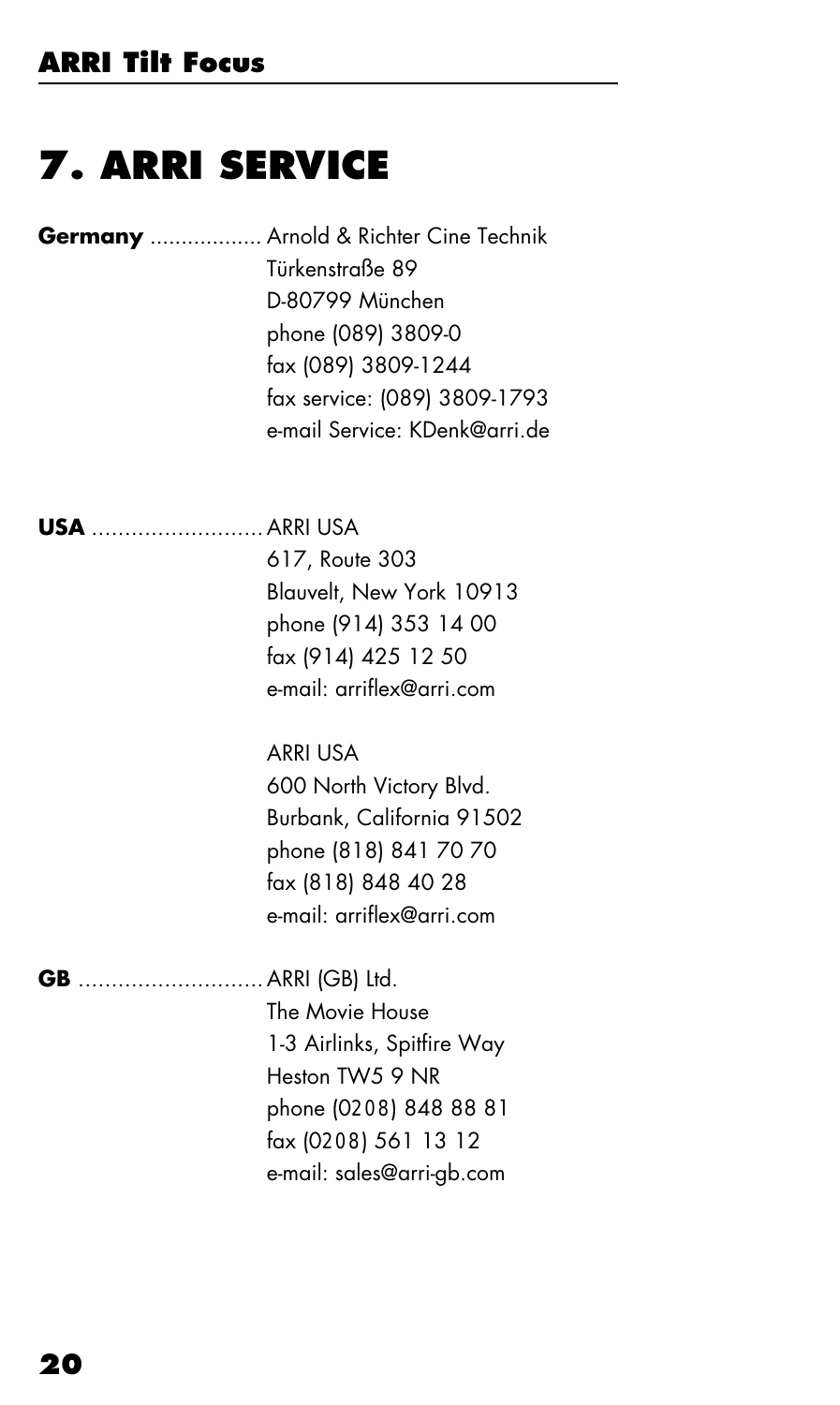**Italy** ........................... ARRI ITALIA S.R.L. Viale Edison 318 20099 Sesto S. Giovanni, Milano phone (02) 26 22 71 75 fax (02) 242 16 92 e-mail: info@arri.it ARRI ITALIA S.R.L. Via Placania, 97 00040 Morena (Roma) phone (06) 79 89 02 02 fax (06) 79 89 02 39 **Canada** .................... ARRI Canada Ltd. 415 Horner Avenue, Unit 11 Etobicoke, Ontario Canada M8W 4W3 phone (416) 255-3335 fax (416) 255-3399 e-mail: service@arrican.com